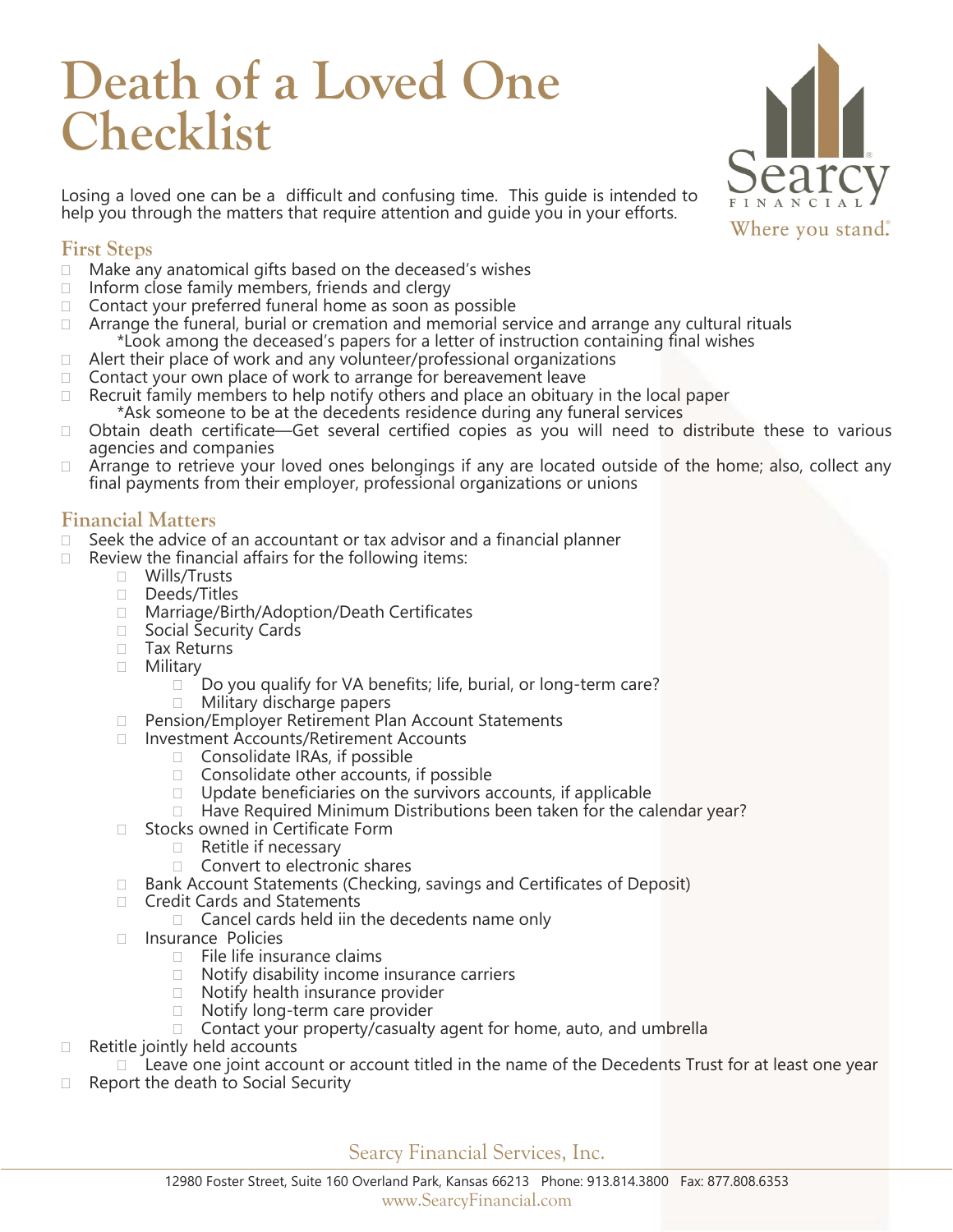# **Death of a Loved One Checklist**

- Where you stand.
- $\Box$  Locate and list the deceased's assets and liabilities and keep up on payments while the estate is being settled
	- Was their life insurance provided; check the fine print of your credit card terms, for example.
- $\Box$  Cancel subscriptions, services, clubs, memberships, online retailer accounts and contracts
- □ Frequent Flyer, Hotel and Credit Card Points
- □ Safe Deposit Box
- Cancel cell phone
- $\Box$  Confirm you are named on all utilities
- $\Box$  Notify all credit bureaus

#### **Estate Settling**

- $\Box$  Identify the executor and take inventory of the estate
- $\Box$  File documents with probate courts where necessary
- $\Box$  Determine if a federal estate tax return needs to be filed and the time period for doing so
- $\neg$  Distribute the estate to the beneficiaries

#### **Other**

- □ Close email and social media accounts (Facebook, Twitter, etc.)
- □ Cancel driver's license
- □ Arrangements for pets
- $\Box$  Locate keys to cars, home, security codes and passwords
- $\Box$  Consider changing the locks on any residence to limit unknown access to the property

### **Additional Resources**

- □ Do Not Call Registry [www.donotcall.gov](http://www.donotcall.gov/)
- Direct Marketing Association [www.dmaconsumers.org.](http://www.dmaconsumers.org/) Allows you to stop marketers from sending direct mailings, phone calls etc.
- □ [www.thedma.org](http://www.thedma.org/)  Stops SPAM and other unwanted e-mail solicitations.
- □ Look for organizations to donate clothing when you're ready; your church, homeless shelters, etc.
- $\Box$  IRS [www.IRS.gov](http://www.irs.gov/)

### **Future Planning**

 $\Box$  Consider updating your own estate planning documents and reevaluating your insurance needs, investment options and budget

## **Honoring Your Loved One**

- □ For veterans: Check you local community for things like the Walk of Honor at the Liberty Memorial in Kansas City
- $\Box$  Make a quilt out of their clothes
- □ Plant a Memorial Tree dedicated in their name
- $\Box$  Dedicate a park bench in their name

### Searcy Financial Services, Inc.